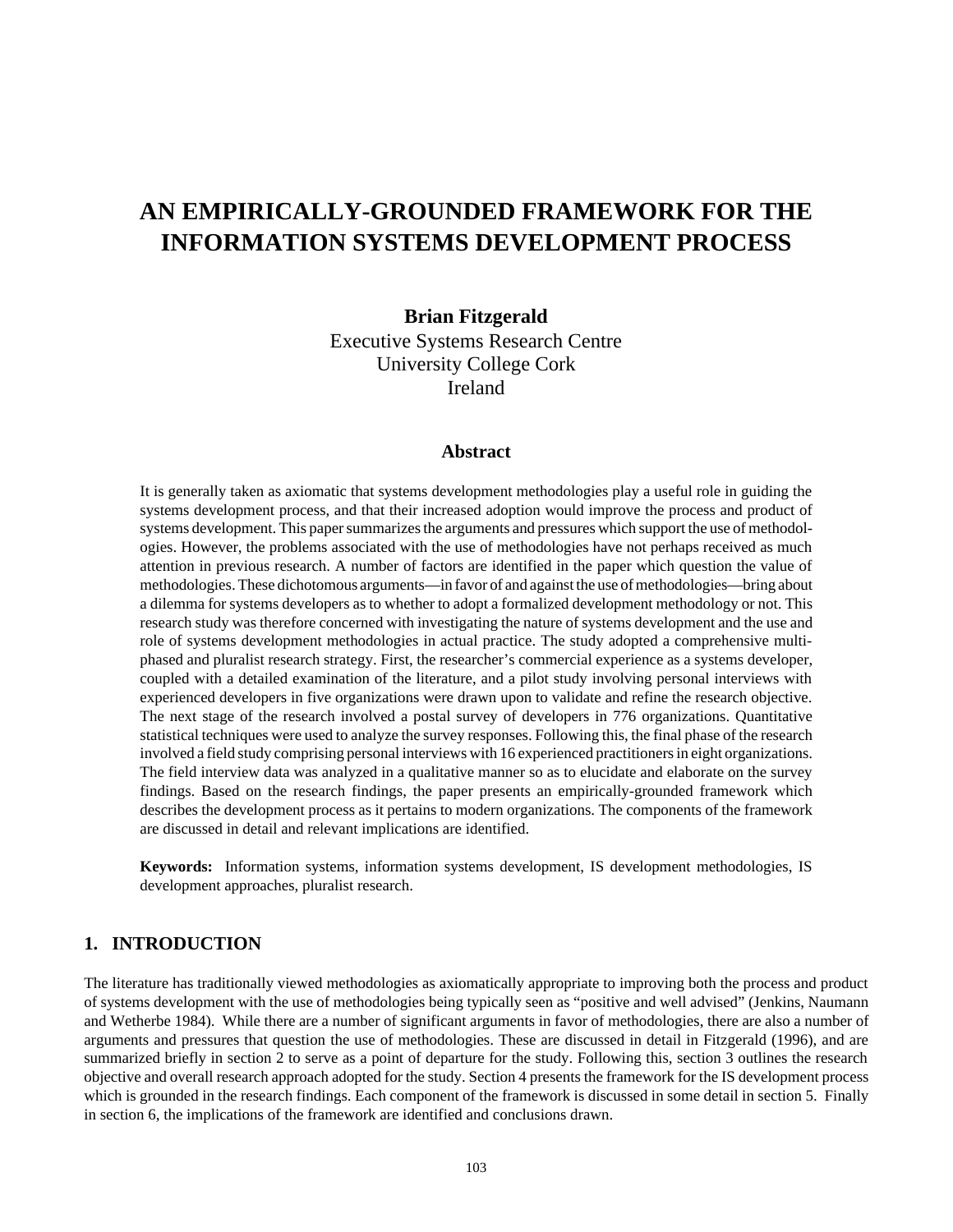### **Table 1. Arguments and Pressures That Support the Use of Methodologies**

### **Arguments That Support the Use of Methodologies**

- Systems development is a very complex process. Methodologies may provide a reductionist subdivision of this process into plausible and coherent steps (Olerup 1991).
- By rendering the development task more visible and transparent, methodologies may facilitate project management and control of the development process, thus reducing risk and uncertainty (Ahituv, Hadass and Neumann 1984; Avison and Fitzgerald 1995; Floyd 1987; Friedman 1989).
- They may provide a purposeful framework for the application of techniques and resources at appropriate times during the development process (Ahituv, Hadass and Neumann 1984; Bantleman and Jones 1984).
- There is an economic rationale, in that methodologies may allow skill specialization and division of labor (e.g., analysis, design, coding and testing) which can receive different remuneration rates (Avison and Fitzgerald 1995; Friedman 1989).
- An epistemological rationale can be identified as methodologies may provide a structural framework for the acquisition of knowledge. Thus, any learning from past development experiences can be systematized and stored for future reference (Baskerville, Travis and Truex 1992; Stage 1991; Stolterman 1994).
- Standardization of the development process is afforded. This facilitates interchangeability among developers. Also, it can lead to increased productivity and quality, as resource requirements can be predicted and made available as and when necessary (Avison and Fitzgerald 1995; Downs, Clare and Coe 1992).

#### **Pressures for Increased Use of Methodologies**

- Desirability of ISO-certification in many organizations is fueling the adoption of methodologies as a means of achieving such certification
- Governments, which are significantly involved in systems development, have in some cases declared that certain methodologies be used for development. For example, SSADM (UK, Ireland, Malta, Hong Kong, Israel); Dafne (Italy); Merise (France); and NIAM (Netherlands). This creates a significant pressure in practice for the adoption of these methodologies (Downs, Clare and Coe 1992; Holloway 1989).

## **2. ARGUMENTS AND PRESSURES IN FAVOR OF AND AGAINST THE USE OF METHODOLOGIES**

A number of significant arguments can be made in favor of the use of methodologies. In addition, there are a number of significant pressures, complementing these factors, which support the increased use of methodologies. These are summarized in Table 1.

It is not surprising given the arguments and pressures identified in Table 1, that there is quite a prevalent view that the use of methodologies is positive and well-advised, and the implicit expectation is that methodology usage should increase over time. Notwithstanding this, it has been acknowledged that practitioners have been somewhat slow in adopting development methodologies (Aaen 1986; Avison and Fitzgerald 1995; Page-Jones 1991; Ward 1991). Systems development methodologies are attractive and have an intuitive appeal, but a systems development methodology is merely a framework for organizing the system development process. Indeed, a number of significant arguments may also be advanced which serve to question the value of development methodologies. Also, just as there are a number of pressures that support increased formalism in the development process, there are a number of significant pressures for radical changes in the traditional approach to development. These are summarized in Table 2.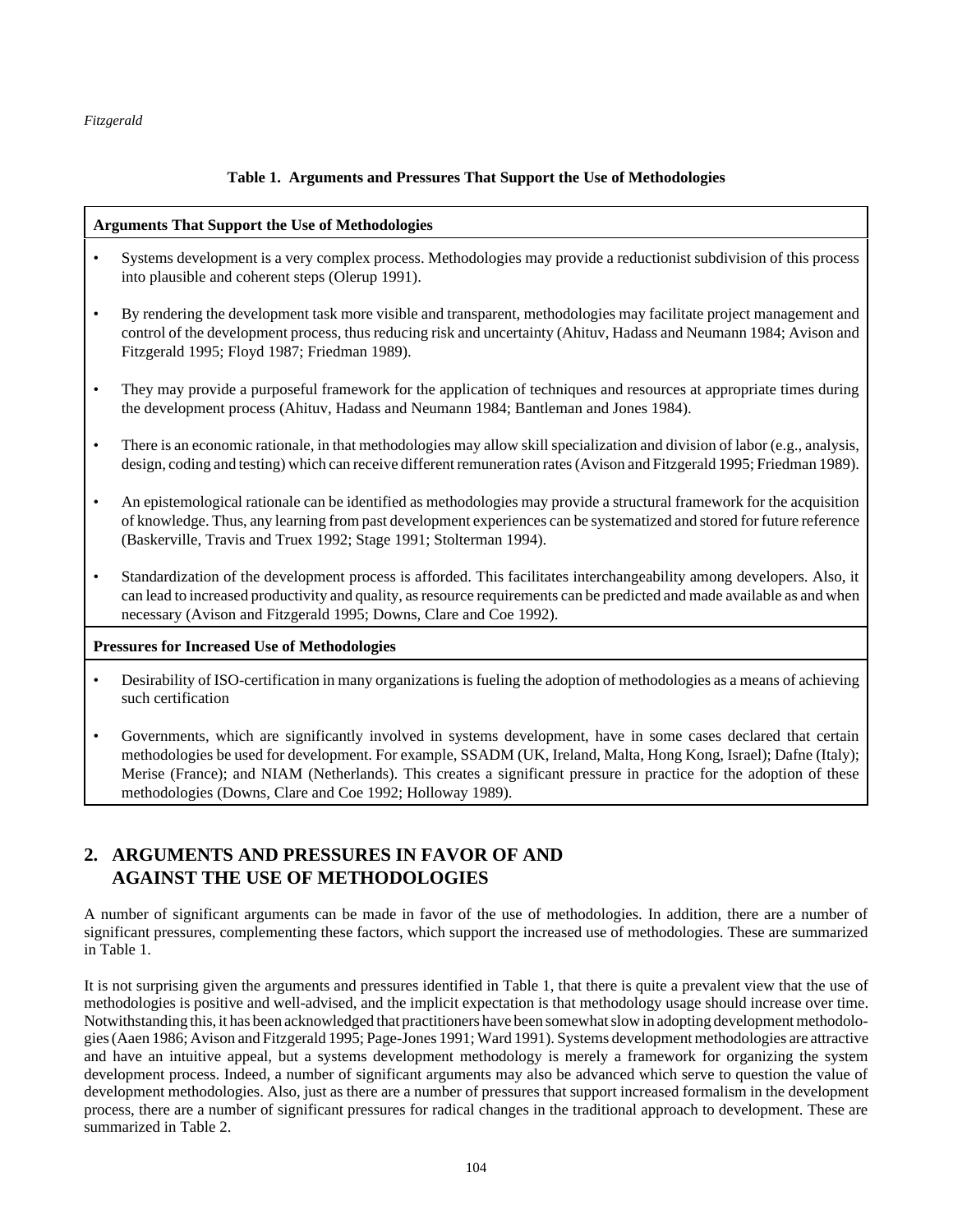### **Table 2. Arguments and Pressures Against the Use of Methodologies**

### **Arguments Against the Use of Methodologies**

- Estimates suggest that more than a thousand brand-named methodologies exist (Jayaratna 1994). However, it is open to question as to whether there are that many meaningfully different ways to develop information systems. Thus, there are artificially contrived differences between some methodologies—the many variations of the structured approach, for example—while there are fundamental differences between others; for example, "soft" methodologies from the Scandinavian tradition differ greatly from "hard" functionalist methodologies such as the structured approach (Avison and Fitzgerald 1995; Lyytinen 1987).
- Generalization without adequate conceptual and empirical foundation as many methodologies have been proffered on the basis of limited use, without the twin customary safeguards of (1) expert independent review to determine their appropriateness and (2) their successful application on a non-trivial real-world case (Lyytinen 1987; Ward 1991)
- Systems development is not actually an orderly rational process but most methodologies view it as such, with a major emphasis on technical rationality at the expense of softer, social aspects (Baskerville, Travis and Truex 1992; Floyd 1987; Wastell and Newman 1993).
- There may be some means-ends inversion, as developers proceed in slavish and blind adherence to methodologies, while losing sight of the fact that development of an actual system is the real objective (DeGrace and Stahl 1990).
- Often there is an assumption that methodologies are universally applicable across all development situations—the one size fits all presumption (Chikofsy 1989). However, researchers have pointed out that due consideration needs to be given to the contingencies of each development situation (Avison, Fitzgerald and Wood-Harper 1988; Curtis, Krasner and Iscoe 1988).
- There is an inadequate recognition of developer-embodied factors in methodologies, as they do not cater for factors critical to successful development, such as individual creativity and intuition, or learning over time (Boehm 1981; Brooks 1987; Vitalari and Dickson 1983).

#### **Pressures Against the Use of Methodologies**

- At a broad level, the changing nature of the business environment means that short-term needs now dominate. Thus, traditional life cycle approaches to development, which result in the eventual delivery of systems after several years are no longer appropriate (Baskerville, Travis and Truex 1992; Brown 1985).
- There is also some evidence of an altered profile of the systems development environment. In-house development of systems may no longer be the norm. Rather, much development now consists of what could be labeled "configuration development," i.e., the integration and customization of package software to incorporate local practices (Bansler and Havn 1994).
- Also, there are moves toward rapid application development (RAD), with the replacement of large-scale monolithic approaches with alternatives based on the "frequent tangible results" philosophy of delivering some functioning components of the system in shorter time scales (Folkes and Stubenvoll 1992; Hough 1993).

# **3. RESEARCH OBJECTIVE AND RESEARCH APPROACH**

### **3.1 Research Objective**

These dichotomous arguments—in favor of and against the use of methodologies—bring about a dilemma for systems developers as to whether to adopt a formalized development methodology or not. However, the factors identified in Table 2 indicate that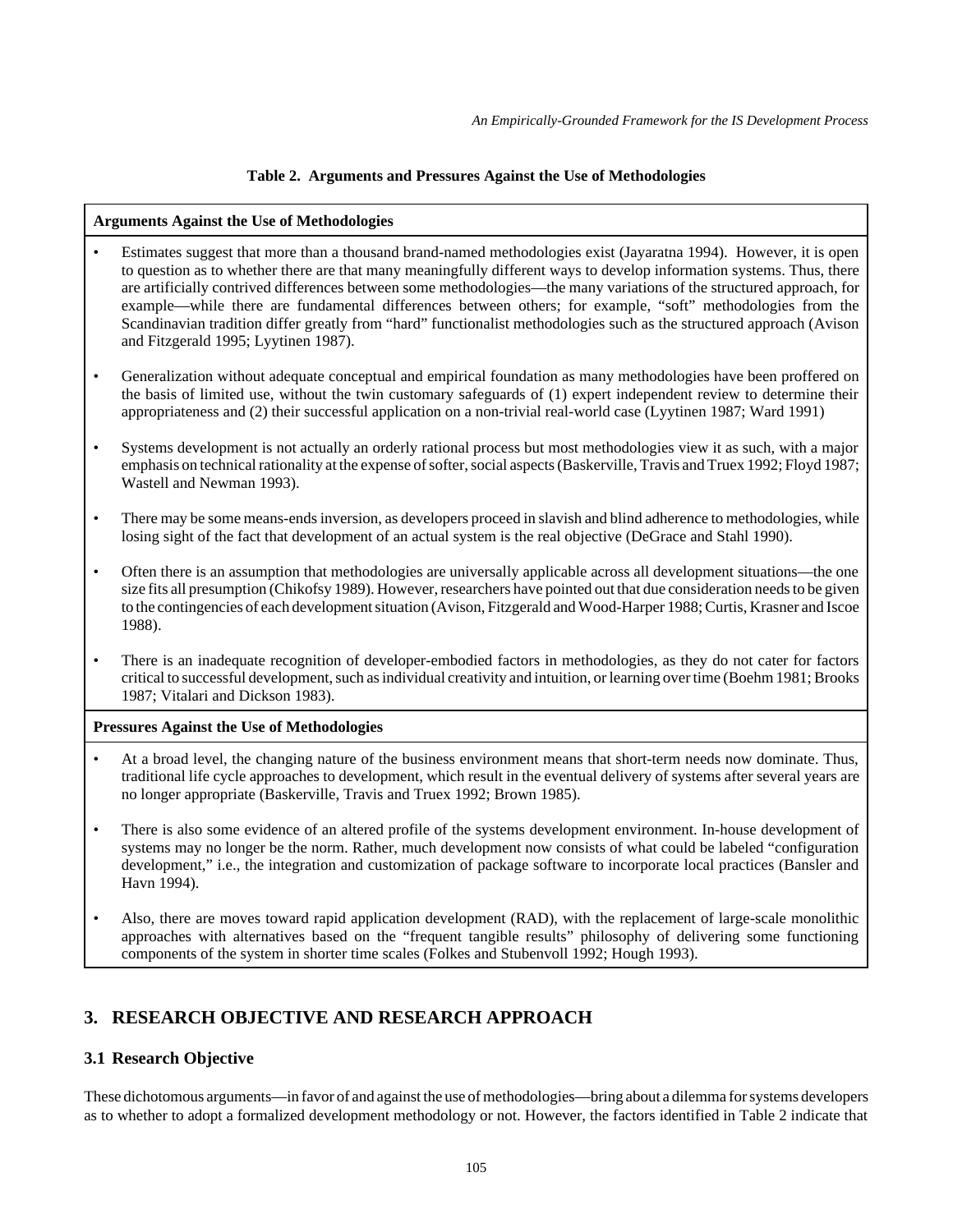the assumption that methodologies are axiomatically an appropriate solution to development problems is at least open to question. The objective of this research was therefore to investigate the actual nature of systems development in real organizational situations, with a view to clarifying the use and role of methodologies in systems development practice.

This research objective required a comprehensive research approach. Certain questions, such as those related to the level of methodology adoption and the profile of the development environment, could be investigated quantitatively through a large-scale postal survey. However, other questions, such as those to do with the nature of usage and the roles played by methodologies, required a more qualitative, in-depth interview approach. Thus, the research contained a large element of methodological pluralism, albeit within an overall interpretivist research paradigm. Also, given the comprehensive nature of the research, the findings in respect to various aspects of the research have been published already. This paper attempts to provide a summary of the overall research, and, rather than attempting to incorporate the relevant findings here in what would be an overly-truncated fashion, references are provided to the relevant publications where the methodological issues to do with each research phase are discussed in more depth.

### **3.2 Research Approach**

A model of the overall research process involved in this study is presented in Figure 1. The model depicts the manner in which the literature and the researcher's practical experience of systems development were drawn on to define the initial research objective, and continued to inform the research as it unfolded. A pluralist multi-phase research strategy was adopted. This strategy enabled the researcher to build up a large amount of research data to derive an empirically-grounded framework for the development process. The first research phase was a pilot study that involved personal interviews with experienced developers



**Figure 1. Summary of the Research Approach**

in five organizations in Ireland (Fitzgerald 1994). This served to validate and refine the research objective, and also helped in the construction of a postal survey questionnaire.

The second phase involved a postal survey of a total of 776 named individuals in different organizations who were likely to be directly involved or responsible for systems development. The findings of the survey have been extensively reported elsewhere (Fitzgerald 1998). However, a postal survey cannot probe deeply into all research issues. Consequently, the final research phase involved in-depth personal interviews with 16 experienced developers in eight organizations. A primarily qualitative research strategy was adopted for the interview research phase, with the researcher leveraging the fact that he was a "cultural insider" (Bodker and Pedersen 1991), having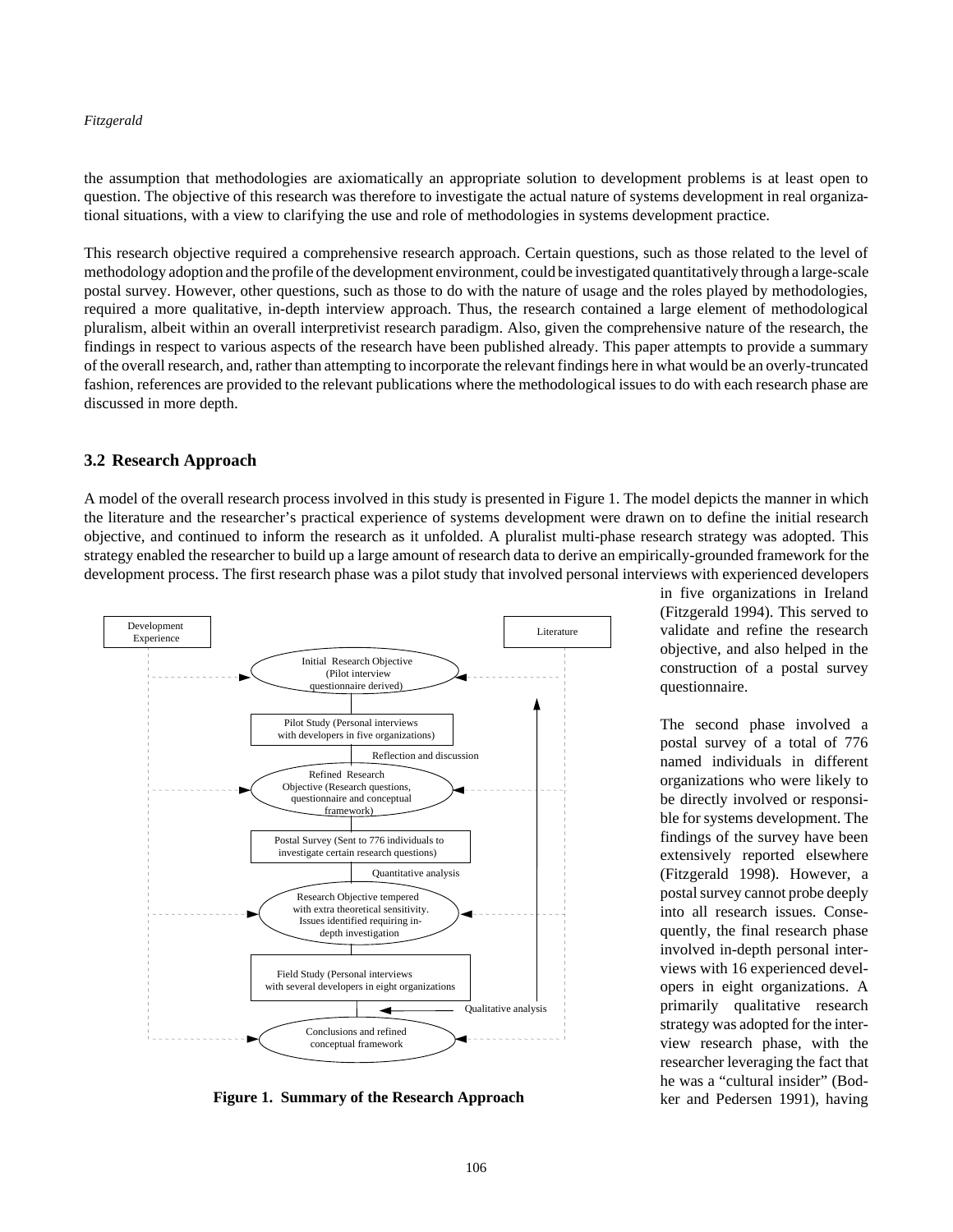been a professional systems developer for a number of years. Again, the findings of the interview research phase are discussed in detail in Fitzgerald (1997).

### **4. INTERPRETATION OF RESEARCH FINDINGS**

The necessity for a conceptual research framework to guide the research process has been captured well by Checkland (1994, p. 7):

If you are to take part in a change process and learn from it in a research sense...it is essential to declare in advance the intellectual framework in terms of which what counts as learning will be defined....That is a condition for moving beyond the anecdotal.

A framework was initially derived, based on the findings from the pilot study, the literature review, and the researcher's practical experience as a developer (Fitzgerald 1995). To quote Miles and Huberman (1984), this represented the "researcher's map of the territory being investigated." However, Miles and Huberman also make the point that qualitative research allows for modification of the framework as the researcher conducts the research. Therefore, the framework has been refined (see Figure 2) to reflect the findings from the survey and field interview research phases.



**Figure 2. Framework for the IS Development Process**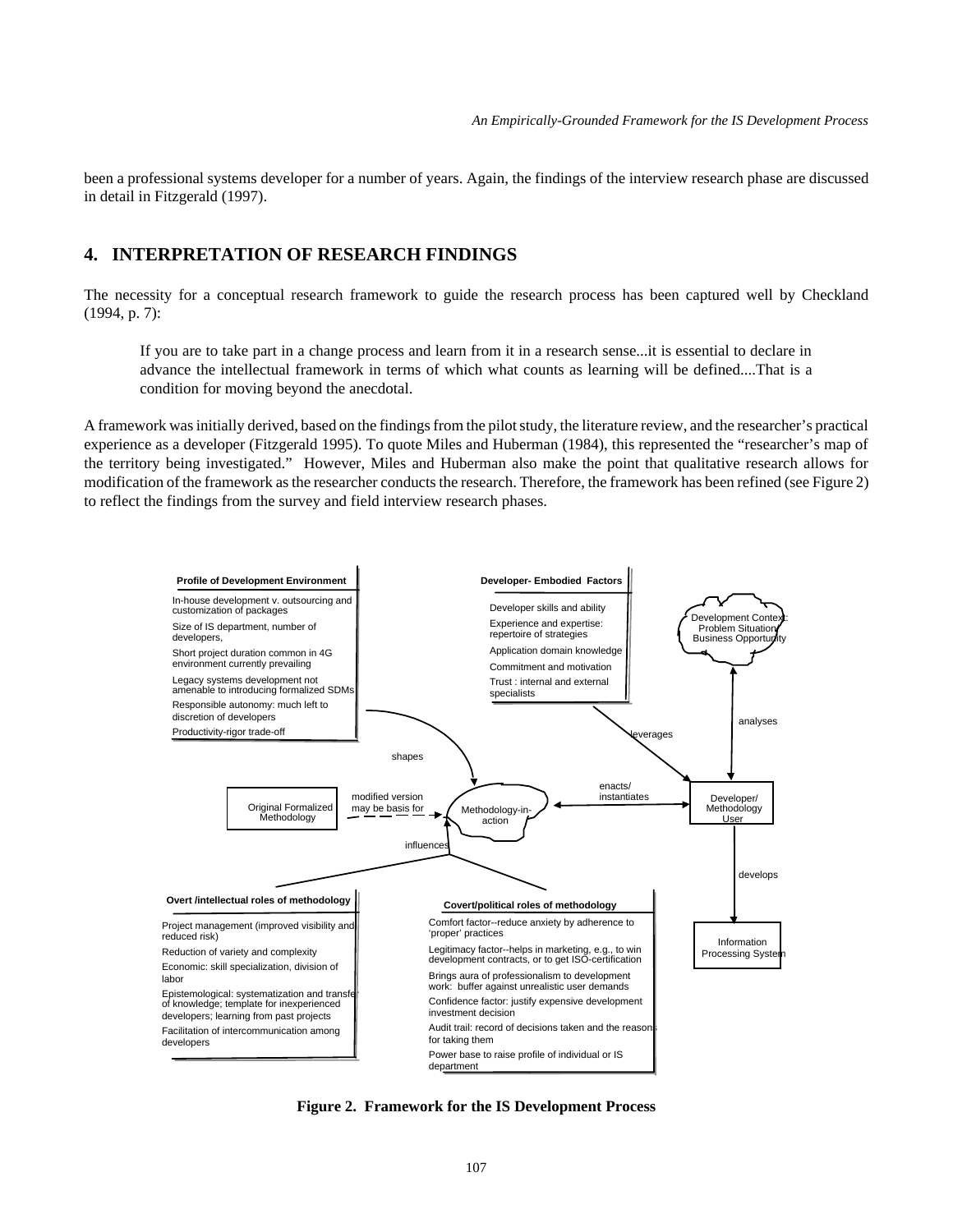When one proposes any model or framework, it is useful to recall George Box's extremely apt observation that while "all models are wrong, some are useful" (Box 1979, p. 202). The framework in Figure 2, by necessity, simplifies certain aspects of systems development. However, it is useful as a means of representing certain significant aspects of the phenomenon of interest, and helping communicate the findings of the research. As already mentioned, even though the research study was a pluralist one incorporating both quantitative and qualitative methods, the overall research approach was primarily an interpretive one. Thus, the framework should not be viewed as a predictive deterministic mechanism in a positivist sense. Rather, it serves to facilitate an understanding of the phenomenon in practice and its insights will primarily provide a basis for continued empirical investigations (cf., Lee 1991, Orlikowski 1991).

# **5. DISCUSSION OF THE FRAMEWORK COMPONENTS**

### **5.1 Original Formalized Methodology vs. Methodology-in-Action**

The framework makes the distinction between the original methodology as proposed by its creator and the *methodology-in-action* as interpreted by the developer. This is indicated by the dashed line in Figure 2, which reflects the view that while some kind of methodology will be used, a formalized methodology *may* be the basis, but is not essential. This distinction between an original formalized methodology and a methodology*-*in-action has parallels with the distinction drawn by Argyris and Schön (1974) between an "espoused theory" and a "theory-in-use." Thus, it is suggested that methodologies are never applied exactly as originally intended. Different developers will not interpret and apply the same methodology in the same way; nor will the same developer apply the same methodology in the same way in different development situations. Therefore, on any development project, the methodology-in-action is uniquely *enacted* or *instantiated* by the developer.

The view of a methodology-in-action, uniquely enacted for each development project, was very evident in the study, with support for this interpretation coming from a number of factors. First, it emerged in the survey that companies that stated they were using the same formalized methodologies did not converge in their actual development practices. Also, the survey found that only 6% of respondents stated that they were rigorously following a formalized commercial methodology. In addition to this, in the interviews, it was found that none of the organizations that were using methodologies were following them rigorously, all the more significant given the fact that some of these organizations had specifically tuned their methodologies to the specific contingencies of their development situation. For example, in one software house studied, great emphasis was placed on issues such as configuration management, testing, and even telephone support, whereas in a government department, where the development approach was based on he same commercial methodology as that of the software house, major emphasis was placed on issues to do with project inititiation and outsourcing contract management. Also, of interest is the fact that it was suggested in several organizations that developers departed from the methodology in a conscious and deliberate fashion, rather than an arbitrary one. For example, one major bank supplemented its methodology with more sophisticated techniques in the area of costbenefit analysis, as this was not seen as being adequately covered by its methodology.

### **5.2 Development Context: Business Opportunity and Problem Situation**

The framework acknowledges the complex and dynamic nature of the development context, in terms of both problem situation and business opportunity. Researchers have tended to focus on the problem situation in the past (Checkland 1981). However, during the field interviews, an interviewee expressed the view that if the development context is viewed as a problem situation, development tends to be seen very much as a reactive issue. He acknowledged that such a category of development existed, but stressed that a more proactive category, whereby business opportunities were being identified for which systems development would be necessary, was also becoming common, especially if IS departments were to become more closely involved in the planning and strategy formulation process. A similar view was expressed by other interviewees who felt that IS departments needed to win back the confidence of senior management by being more proactive and business-focused, rather than remaining outside the business core and only consulted after business strategy had been determined in many cases. This issue is discussed again later when the political roles that methodologies may play are discussed.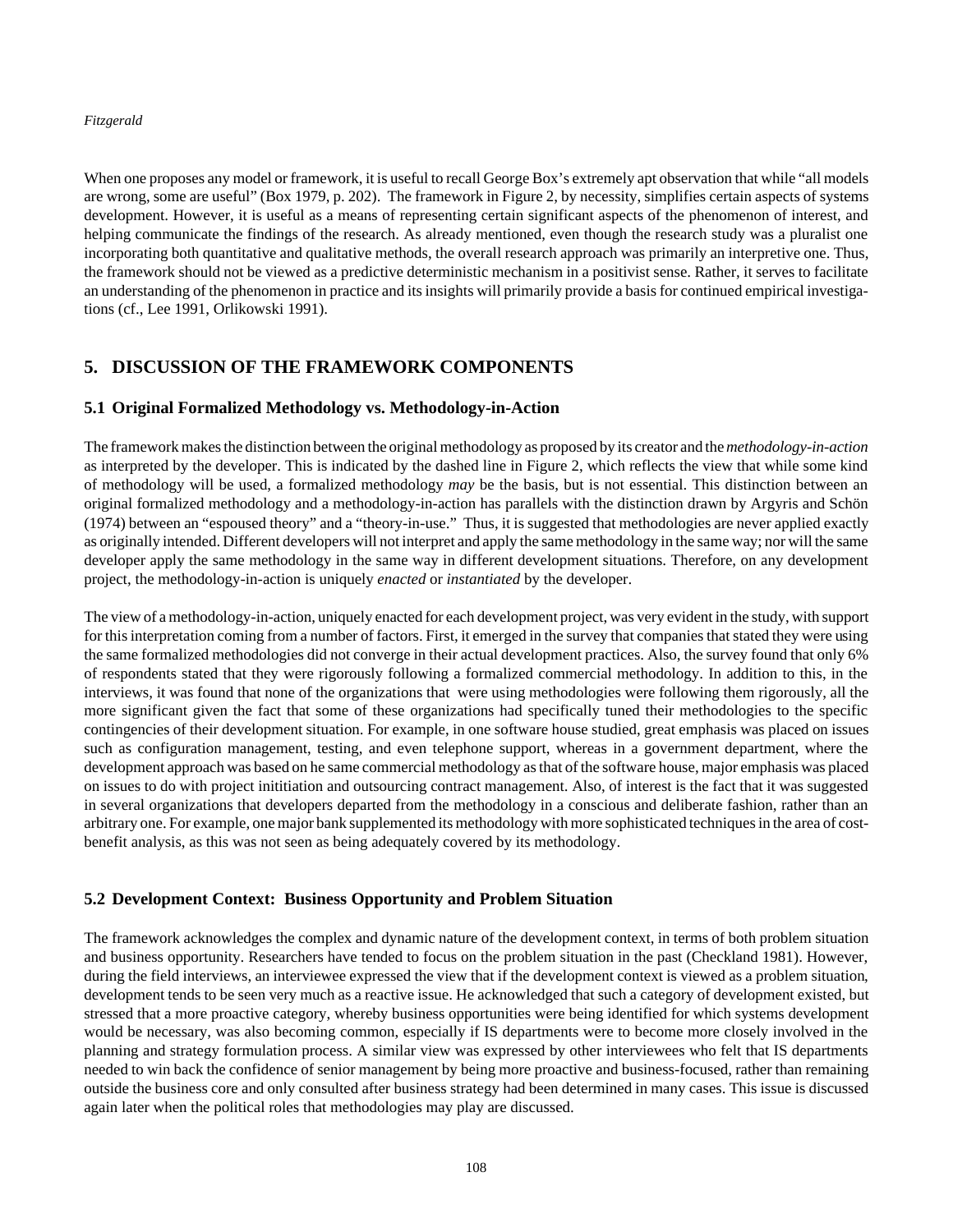### **5.3 Developer/Methodology User and Developer-Embodied Factors**

The developer/methodology user is accorded a central role in the framework, thus reflecting the fact that it is people, not methodologies, who develop systems, and that the latter are merely frameworks which must be leavened by the wisdom of human developers if they are to be effective. In relation to this, the importance in the development process of developer-embodied factors is explicitly acknowledged, as these are leveraged by the developer during development. There are several strands of research in the literature that confirm the importance of developer factors. For example, huge variances in the skills and capabilities of different developers and a consequent impact on development productivity have been reported (Boehm 1981; Brooks 1987; Peters and Tripp 1977). Also, researchers have identified the importance of learning over time as developers increase their level of expertise and develop a repertoire of strategies to apply in different development situations (Vitalari and Dickson 1983). The significant contribution made by developer knowledge of the application problem domain has also been acknowledged (Davis and Olson 1985).

Developer factors were found to be rated as very important during interviews. There was a definite trend whereby developers tended to have their own specialist niche areas. Their skills and aptitudes in these areas were known to IS management and project leaders, and these were factored in when allocating development work. Another developer-embodied factor that was identified during the research was that of developer motivation or commitment. A project manager with a vast amount of development experience suggested that the commitment of individual developers to the task was the most significant factor in ensuring that systems were successfully completed. Other interviewees confirmed the importance of developer commitment and motivation, and it was generally felt that these arose from a number of sources. For example, the experience of working on projects with new technology was cited as a significant motivator, as was the opportunity to work more closely with top management.

Another factor that emerged as being relevant during the interviews was that of *trust* in individual developers. This manifested itself internally in organizations where, given the intimate knowledge of developer aptitudes, it was often the case that trusted developers were assigned responsibility for particularly critical development tasks and projects. However, trust was a factor in external relationships also, with some organizations allocating vital development roles to external specialists whose contribution was an essential component of development in these organizations.

### **5.4 Profile of Development Environment**

The "profile of the development environment" factor emerged as significant from analysis of the survey findings, where it was found that methodologies tended not to be used when the levels of in-house development were low and the levels of outsourcing and customization of packages were high. Also, the survey found that methodologies were significantly more likely to be used in large organizations (more than 1,000 employees) with large IS departments (more than 20 personnel), and when the number of developers on a project was high (more than five), and the project duration was long (more than nine months). This is in keeping with the project management role that methodologies play, and would suggest that they facilitate intercommunication among developers and help control long projects.

These findings were further confirmed in the field interview phase of the research study. Long projects with many developers in large organizations with formal working practices were more likely to be carried out under the auspices of a formalized development methodology. Typically, methodologies were seen as something that could ensure development was carried out more rigorously, but the general view was that productivity would suffer if methodologies were introduced, and so many organizations were not willing to introduce them. There appeared to be a fairly common view that systems could be developed to a "good enough" standard that was adequate for the users and the purpose of the system. Thus, in these organizations, the payback from the use of methodologies was not perceived being as worth the effort.

In a similar vein, several interviewees also identified a general tendency toward shorter duration of development projects in their current development environment. Large projects were subdivided and systems were delivered incrementally. Part of the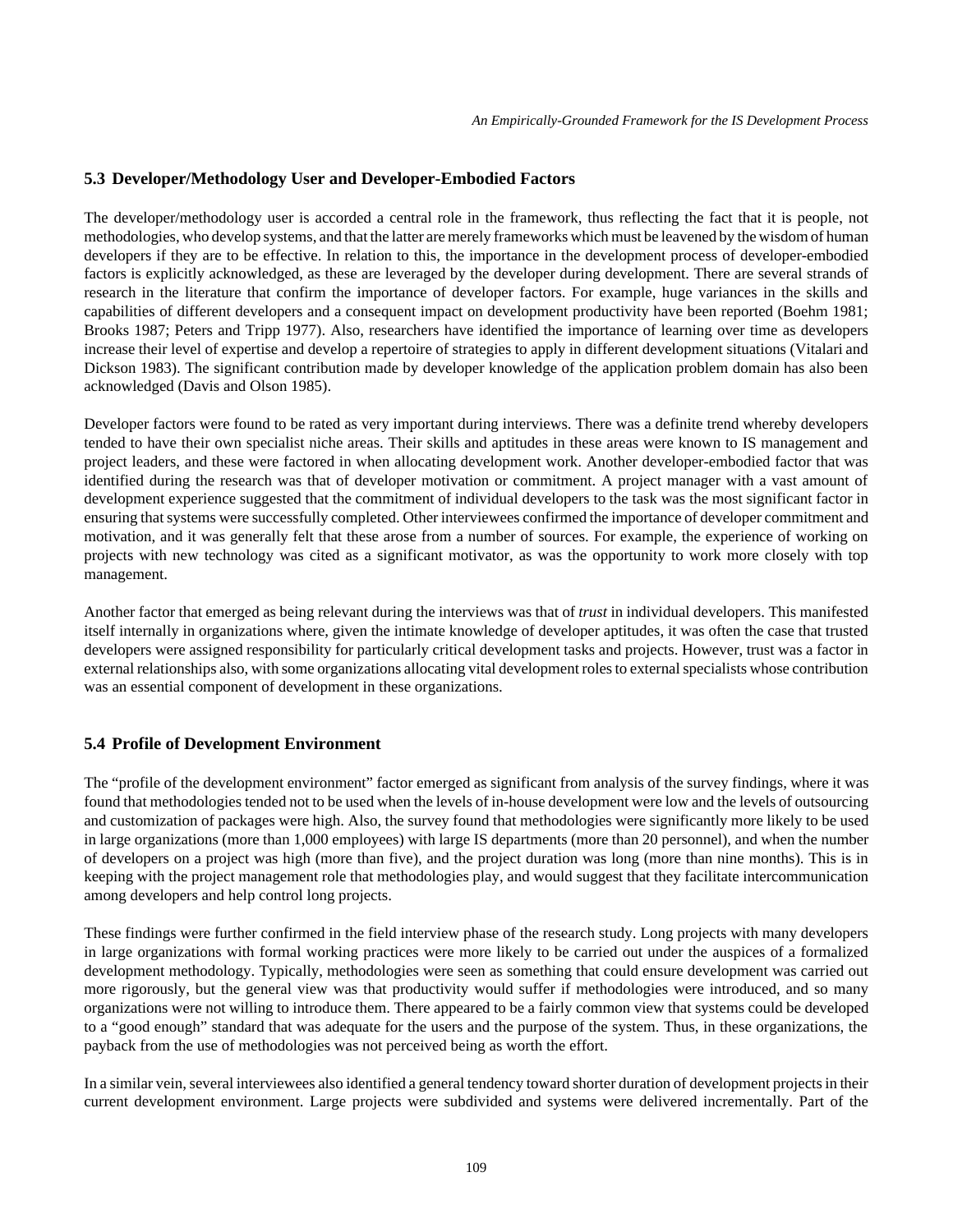rationale for this was that the business could have changed totally within two years. Therefore, projects of such long duration were completely impractical.

Some interviewees expressed the view that formalized methodologies were more suited to third generation development environments, in that they were felt to be monolithic and cumbersome, and thus unsuited to the type of fourth generation environment currently prevailing in their organizations. Also, outsourcing and subcontracting of development were quite common in the organizations studied, with several organizations reporting a low opinion of the quality of in-house development. Thus, it appears that many organizations have lost both confidence and competence in relation to in-house development, and are quite reluctant to undertake major development projects solely in-house.

A lack of formality and a fluidity in hierarchical positions in IS departments was evident in some organizations, where different developers, regardless of position or title, assumed the role of project leader or, indeed, had a fair degree of autonomy in relation to development. This is interesting in that Friedman (1989) has traced the history of the management of development as having passed through a number of phases. The first of these, in the 1940s and 1950s, he characterizes as "loose responsible autonomy" in so far as developers, who were typically scientists, were developing systems for themselves, and so they were not answerable to traditional control mechanisms. Friedman argues that systems development has since been characterized by a move toward tighter management control of the development process. However, in this research study, a degree of responsible autonomy on the part of developers was evident. This autonomy in relation to their working environment may also have contributed significantly to the motivation of developers, discussed in an earlier section.

### **5.6 Roles of Methodology: Overt Intellectual vs. Covert Political**

Finally, the framework in Figure 2 explicitly identifies two conflicting categories of roles that methodologies can play in the development process. There are a set of overt intellectual roles that form part of the conceptual basis and rationale behind the use of methodologies. These have been well researched in the literature (see Table 1). These roles were further confirmed empirically in the study. However, the study also identified a set of covert, political roles. These have not been the subject of much research in the literature. These roles are discussed in turn next.

### *5.6.1 Overt Intellectual Roles*

First, methodologies play an important role in making the development process more amenable to project management and control by affording more transparency into the development process. Thus, there are milestones and deliverables which offer opportunities to review progress, thereby minimizing risk. This potential role of methodology was supported by interviewees in all the organizations and was also a factor that received a high level of agreement from respondents in the survey.

A further intellectual role is the economic rationale. This relates to the skill specialization and division of labor, which is facilitated by the reduction of the development process into a series of individual phases. Since each phase is comprised of different tasks, different categories of developer on different pay rates can be employed, rather than having to pay for all-round ability.

An epistemological rationale was also identified as a role that a methodology can play. This relates to the gathering and systematizing of development knowledge. Methodologies provide a template for inexperienced developers, outlining the development stages and tasks that need to be performed. This was acknowledged as a factor in the interviews and received support from the survey respondents. The provision of a template for development helps to facilitate intercommunication and interchangeability among developers. Also, in relation to this epistemological role, an interviewee expressed the view that methodologies should play a role in helping organizations to learn from previous development projects.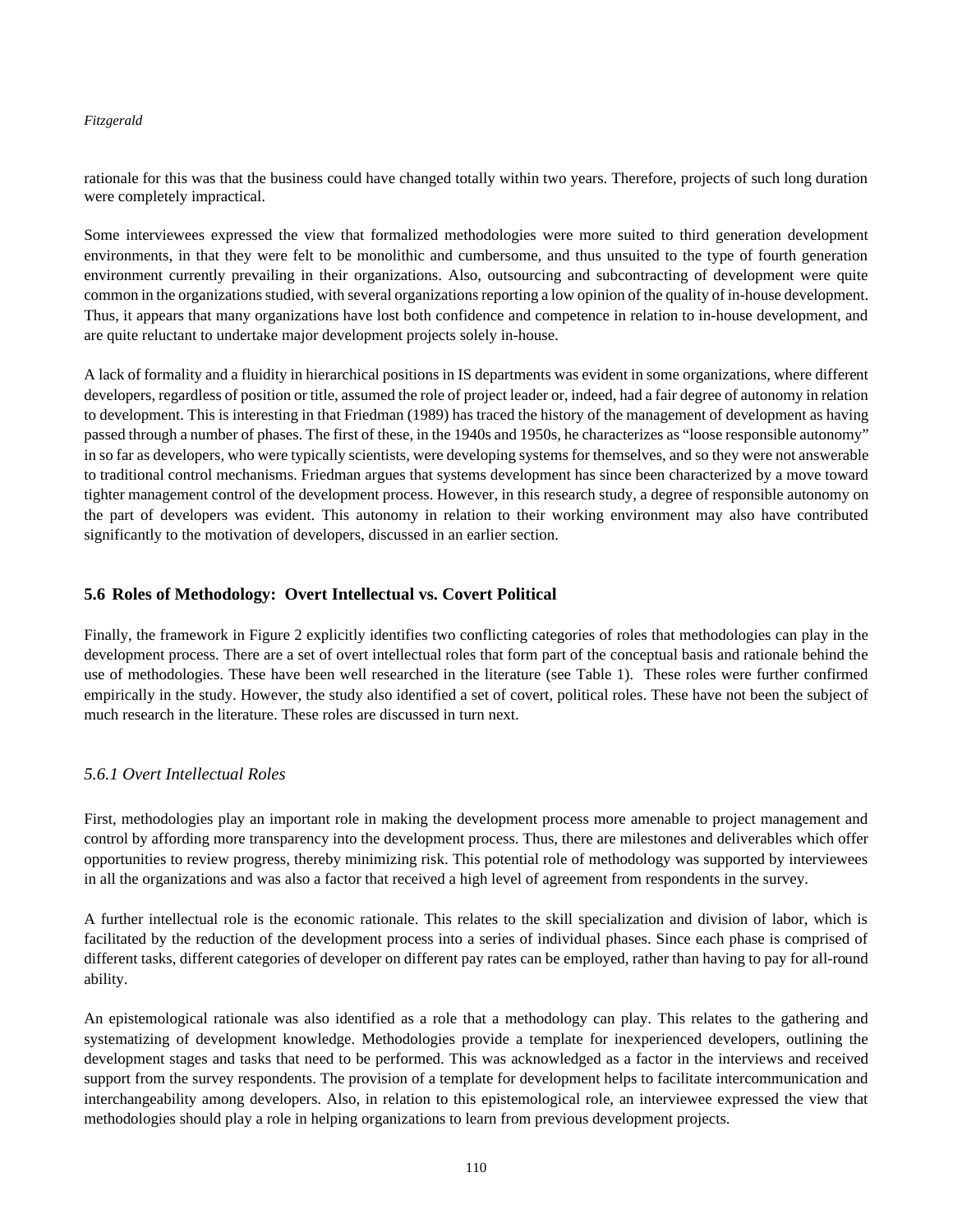### *5.6.2 Covert Political Roles*

A number of political roles that methodologies can play were also identified in the study. First, the reductionist subdivision of the development process implicit in a methodology may help developers to cope with the stressful complexity of development. This study found that methodologies play a role as a *comfort factor*, suggesting that "proper" practices are being followed. This is related to the means-ends inversion phenomenon, identified in Table 2, to refer to the situation whereby developers can become so engrossed in blind adherence to methodologies that they lose sight of the fact that development of a system is the actual goal. One is reminded of Wittgenstein's dictum of not letting the method pass the problem by. Another similar role that a methodology can play is that of "legitimacy factor." In this scenario, organizations may claim to use a methodology to win contracts with government agencies or to help achieve ISO-certification. During the interviews, these roles were identified, with a number of organizations citing the fact that claiming to use a methodology was useful in marketing the organization's development process as having a certain standard of quality.

Also, some interviewees felt that methodologies helped to establish an aura of professionalism in relation to development—as one interviewee put it: "It provides a statement to the effect that we've got standards for our work, just like other departments." This could then be used to insulate IS departments from being forced to meet unreasonable deadlines for systems development from user departments. A related role identified was that of promoting the IS department to a more proactive role in planning and strategy formulation through building a business case to support development, rather than being consulted last in a reactive mode when company strategy had already been formulated. Thus, methodologies could be used to raise the profile of the IS department. Additionally, individuals within IS departments were able to use their position as methodology "champions" as a power base by which they could raise their profile within the IS department and the organization.

Other similar roles were also identified: for example, it was suggested that methodologies provide a *confidence factor* in justifying and supporting expensive investment decisions in development; that is to say, the systematic approach afforded by a methodology provided management with more confidence that the expenditure on a development project was justifiable. Also, by documenting all steps in the development process, methodologies can provide an *audit trail,* which illustrates the rationale behind decisions taken at various stages during development. This role is related to the *comfort factor* one described earlier.

# **6. CONCLUSIONS**

The framework and the study in general lead to a number of implications, and these are discussed here.

The notion of a formalized development methodology seems not to be all that relevant in practice, in so far as a *methodology-inaction* appears to be uniquely enacted for each development project. Thus, a classification of systems development based on the use of specific formalized methodologies may not be all that useful in differentiating the development process in organizations. This is supported by the survey findings, where it transpired that the time allocated to development phases did not differ whether developers were following a formalized methodology or not. Also, support arises in the interview finding that even in those organizations that appeared to have based their development approach on the same commercial methodologies, very different methodologies had been compiled, in that they had customized their development approaches to the particular needs of their development environment. However, much was left to the discretion of individual developers as to what aspects to omit or include. Departures from the methodology are common; however, they are conscious and deliberate rather than arbitrary, evidence, perhaps, of maturity in relation to methodology usage. Thus, the methodology-in-action is one that has been heavily customized to the exigencies of the development situation, as certain aspects of the methodology may be omitted, while other phases may be supplemented, but in a deliberate fashion. Developers may have rejected a formalized commercial methodology, but perhaps for pragmatic reasons rather than due to ignorance as has been suggested in the literature.

The profile of the development environment is vastly different from that which prevailed when many of the currently available commercial methodologies were first mooted some 25 to 30 year ago. Thus, there is a need to 'advance the clock' by deriving sensible methodological canons more suited to the needs of the current development climate. For example, both integration and customization of packages and outsourcing are quite prevalent in today's environment (Fitzgerald 1998), yet few methodologies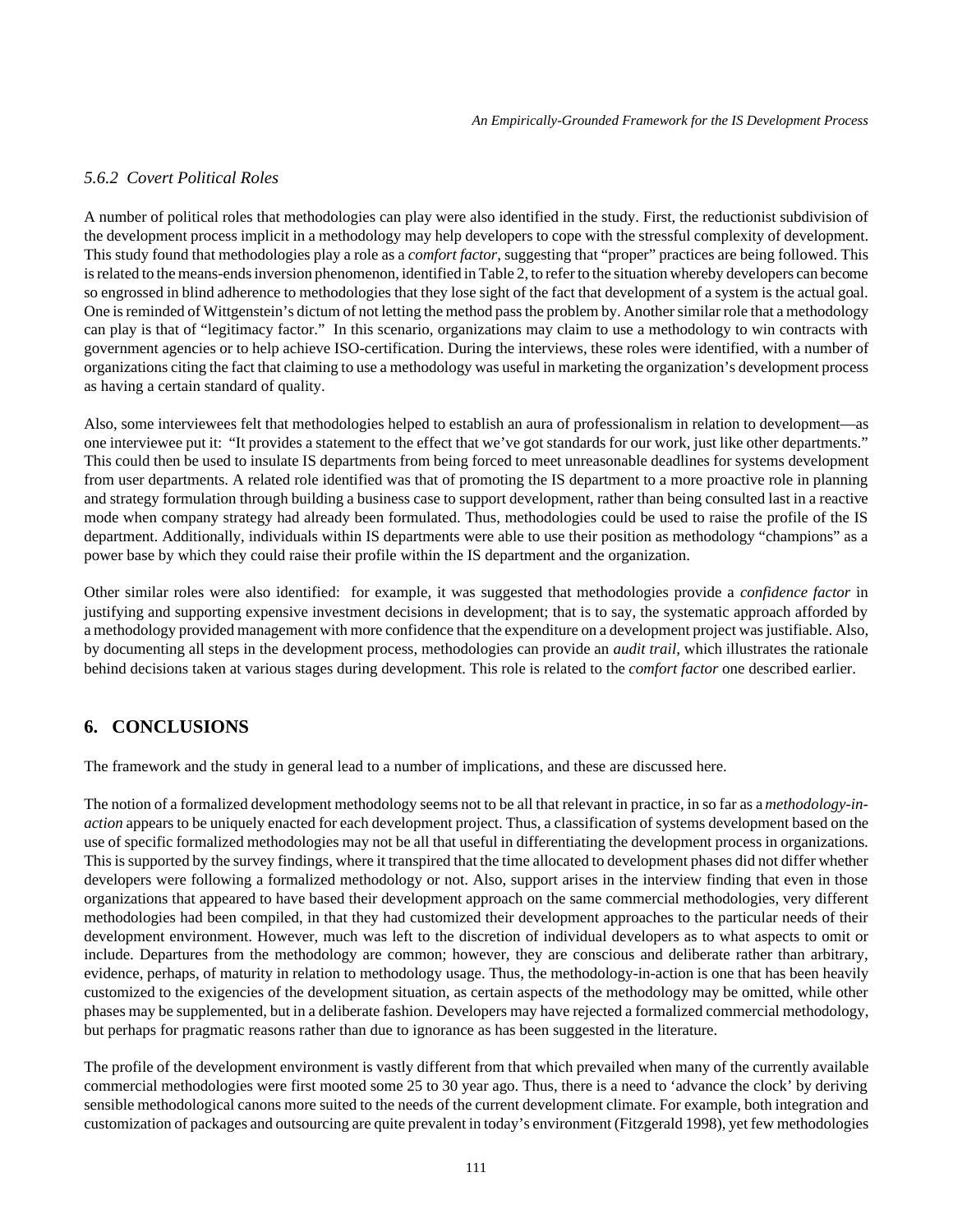cater for these phenomena. Also, business systems development is often algorithmically simple. Thus, methodologies which may be strong in the area of real-time engineering systems design may not be as appropriate for business systems development. This is possibly even more relevant given the emergence of OO methodologies as many of the latter have been derived from experience with real-time applications, where object persistence—a fundamental feature of business applications where data storage is a key issue—is not necessary. Also, a recurring theme during interviews was that while methodologies could introduce rigor to the development process, productivity would necessarily suffer, and this trade-off was not tolerable. Thus, there may be a sense in which "good enough" systems can be developed in an appropriate time-scale, rather than striving toward delivering optimum solutions in an unreasonable time-scale.

Formalized methodologies may therefore be more placebo than panacea and provide a safety net for developers, recording the fact that "proper" practices were followed. However, as a result, developers have often been inclined to fall victim to goal displacement, following the methodology at the expense of actual systems development—a case of means-ends inversion. The quest for ISO certification in many organizations is also characteristic of this phenomenon.

As already mentioned, many researchers and practitioners continue to see the solution to systems development problems in terms of increased control and the more widespread adoption of formalized development methodologies (Fitzgerald 1996). The arguments and pressures that support the use of such methodologies, as summarized in Table 1, are indeed significant, but the problems associated with the use of methodologies, identified in Table 2, have not perhaps received adequate attention in the literature. Thus, the assumption that increased adoption of methodologies would help address the problems inherent in systems development is by no means proven.

### *References*

- Aaen, I. "Systems Development and Theory—In Search of Identification," in H. Nissen and G. Sandstrom (eds.), *Quality of Work versus Quality of Information Systems*, Lund University Press, Lund, Sweden, 1986, pp. 202-223.
- Ahituv, N.; Hadass, M.; and Neumann, S. "A Flexible Approach to Information System Development," *MIS Quarterly* (8:2), 1984, pp. 69-78.
- Argyris, C., and Schön, D. *Theory in Practice: Increasing Professional Effectiveness*, Jossey-Bass, San Francisco, 1974.
- Avison, D., and Fitzgerald, G. *Information Systems Development: Methodologies, Techniques and Tools*, Blackwell Scientific Publications, Oxford, 1995.
- Avison, D.; Fitzgerald, G.; and Wood-Harper, A. "Information Systems Development: A Tool Kit Is Not Enough," *The Computer Journal* (31:4), 1988, pp. 379-380.
- Bansler, J., and Havn, E. "Information Systems Development with Generic Systems," in W. Baets (ed.), *Proceedings of Second European Conference on Information Systems*, Nijenrode University Press, Breukelen, The Netherlands, 1994, pp. 707-718.
- Bantleman, J., and Jones, A. "Systems Analysis Methodologies: A Research Project," in T. Bemelmans (ed.), *Beyond Productivity: Information Systems Development for Organizational Effectiveness*, North Holland Press, Amsterdam, 1984, pp. 213- 227.
- Baskerville, R.; Travis, J.; and Truex, D. "Systems Without Method: the Impact of New Technologies on Information Systems Development Projects," in K. Kendall, K. Lyytinen, and J. DeGross (eds.), *The Impact of Computer Supported Technologies on Information Systems Development*, North Holland Press, Amsterdam, 1992, pp. 241-269.
- Bodker, K., and Pedersen, J. "Workplace Cultures: Looking at Artefacts, Symbols and Practices," in J. Greenbaum and M. King (eds.), *Design at Work: Collaborative Design of Computer Systems*, Lawrence Erlbaum Associates, Hillsdale, NJ, 1991, pp. 121-136.
- Boehm, B. *Software Engineering Economics*, Prentice Hall, Englewood Cliffs, NJ, 1981.
- Box, G. "Robustness in the Strategy of Scientific Model Building," in R. Launer and G. Wilkinson (eds.), *Robustness in Statistics*, Academic Press, New York, 1979, pp. 199-217.
- Brooks, F. "No Silver Bullet: Essence and Accidents of Software Engineering," *IEEE Computer* (21:4), April 1987, pp. 10-19.
- Brown, P. "Managing Software Development," *Datamation* (31:8), April 15, 1985, pp. 133-136.
- Checkland, P. *Systems Thinking, Systems Practice*, Wiley, Chichester, UK, 1981.
- Checkland, P. "Notes on Teaching and Researching IS," *Systemist (IS Special Edition Part II)* (16:1), 1994, pp. 6-8.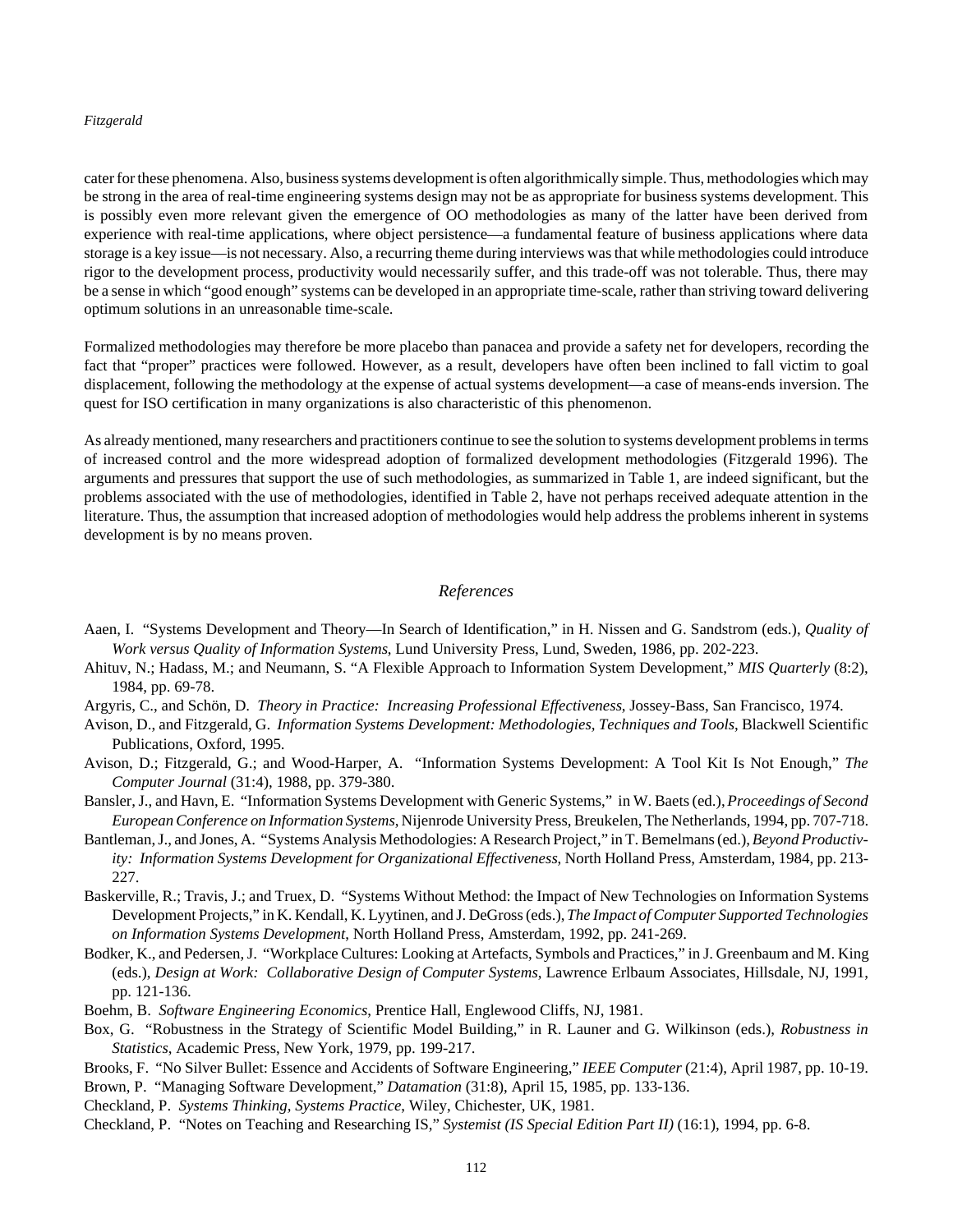- Chikofsky, E. "How to Lose Productivity with Productivity Tools," *Software Development: Computer-Aided Software Engineering*, IEEE Computer Society Press, Washington, DC, 1989, pp. 120-124.
- Curtis, B.; Krasner, H.; and Iscoe, N. "A Field Study of the Software Design Process for Large Systems," *Communications of the ACM* (31:11), November 1988, pp. 1268-1287.
- Davis, G. B., and Olson, M. H. *Management Information Systems: Conceptual Foundations, Structure and Development*, 2<sup>nd</sup> ed., McGraw-Hill Book Company, New York, 1985.
- DeGrace, P., and Stahl, L. *Wicked Problems, Righteous Solutions: A Catalogue of Modern Software Engineering Paradigms*, Yourdon Press, Englewood Cliffs, NJ, 1990.
- Downs, E.; Clare, P.; and Coe, I. *Structured Systems Analysis and Design Method: Application and Context*, Prentice-Hall International (UK), Hertfordshire, UK, 1992.
- Fitzgerald, B. "Whither Systems Development: Time to Move the Lamppost?" in C. Lissoni, T. Richardson, R. Miles, A. T. Wood-Harper, and N. Jayaratna (eds.), *Proceedings of Second BCS Conference on Information Systems Methodologies*, BCS Publications, Swindon, UK, 1994, pp.371-380.
- Fitzgerald, B. "A Descriptive Framework for Analyzing Problems in the Application of Systems Development Methodologies," in N. Jayaratna, R. Miles, Y. Merali, and S. Probert (eds.), *Proceedings of Third Conference on Information Systems Methodologies*, BCS Publications, Swindon, UK, 1995, pp. 27-38.
- Fitzgerald, B. "Formalized Systems Development Methodologies: A Critical Perspective," *Information Systems Journal* (6:1), 1996, pp. 3-23.
- Fitzgerald, B. "The Use of Systems Development Methodologies in Practice: A Field Study," *Information Systems Journal* (7:3), 1997, pp. 201-212.
- Fitzgerald, B. "An Empirical Investigation into the Adoption of Systems Development Methodologies," *Information & Management*, 1998 (forthcoming).
- Floyd, C. "Outline of a Paradigm Change in Software Engineering," inG. Bjerknes, P. Ehn, and M. King (eds.), *Computers and Democracy: A Scandinavian Challenge*, Avebury Gower, Brookfield, VT, 1987, pp. 147-163.
- Folkes, S., and Stubenvoll, S. *Accelerated Systems Development*, Prentice Hall, London, 1992.
- Friedman, A. *Computer Systems Development: History, Organization and Implementation*, Wiley & Sons, Chichester, UK, 1989.
- Holloway, S. *Methodology Handbook for Information Managers*, Gower Technical, Aldershot, UK, 1989.
- Hough, D. "Rapid Delivery: An Evolutionary Approach for Application Development," *IBM Systems Journal* (32:3), 1993, pp. 397-419.
- Jayaratna, N. *Understanding and Evaluating Methodologies*, McGraw-Hill, London, 1994.
- Jenkins, A.; Naumann, J;. and Wetherbe, J. "Empirical Investigation of Systems Development Practices and Results," *Information & Management* (7:3), 1984, pp. 73-82.
- Lee, A. "Integrating Positivist and Interpretivist Approaches to Organizational Research," *Organizational Science* (2:4), November, 1991, pp. 342-365.
- Lyytinen, K. "A Taxonomic Perspective on Information Systems Development," in R. Boland and R. Hirschheim (eds.), *Critical Issues in Information Systems Research*, John Wiley and Sons, Chichester, UK, 1987, pp. 3-41.
- Miles, M., and Huberman, A. *Qualitative Data Analysis: A Sourcebook of New Methods*, Sage, Beverley Hills, CA, 1984.
- Olerup, A. "Design Approaches: A Comparative Study of Information System Design and Architectural Design," *The Computer Journal* (34:3), 1991, pp. 215-224.
- Orlikowski, W. "Integrated Information Environment or Matrix of Control? The Contradictory Implications of Information Technology," *Accounting, Management and Information Technolgies* (1:1), 1991, pp. 9-42.
- Page-Jones, M. "Structured Methods are Dead: Long Live Structured Methods," *American Programmer*, November 1991, pp. 31-37.
- Peters, L., and Tripp, L. "Comparing Software Design Methodologies," *Datamation*, November 1977, pp. 89-94.
- Stage, J. "The Use of Descriptions in the Analysis and Design of Information Systems," In R. Stamper, P. Kerola, R. Lee, and K. Lyytinen (eds), *Collaborative Work, Social Communications and Information Systems*, North Holland, Amsterdam, 1991, pp. 237-260.
- Stolterman, E. "The 'Transfer of Rationality,' Acceptability, Adaptability and Transparency of Methods," in W. Baets (ed.), *Proceedings of Second European Conference on Information Systems*, Nijenrode University Press, Breukelen, The Netherlands, 1994, pp. 533-540.